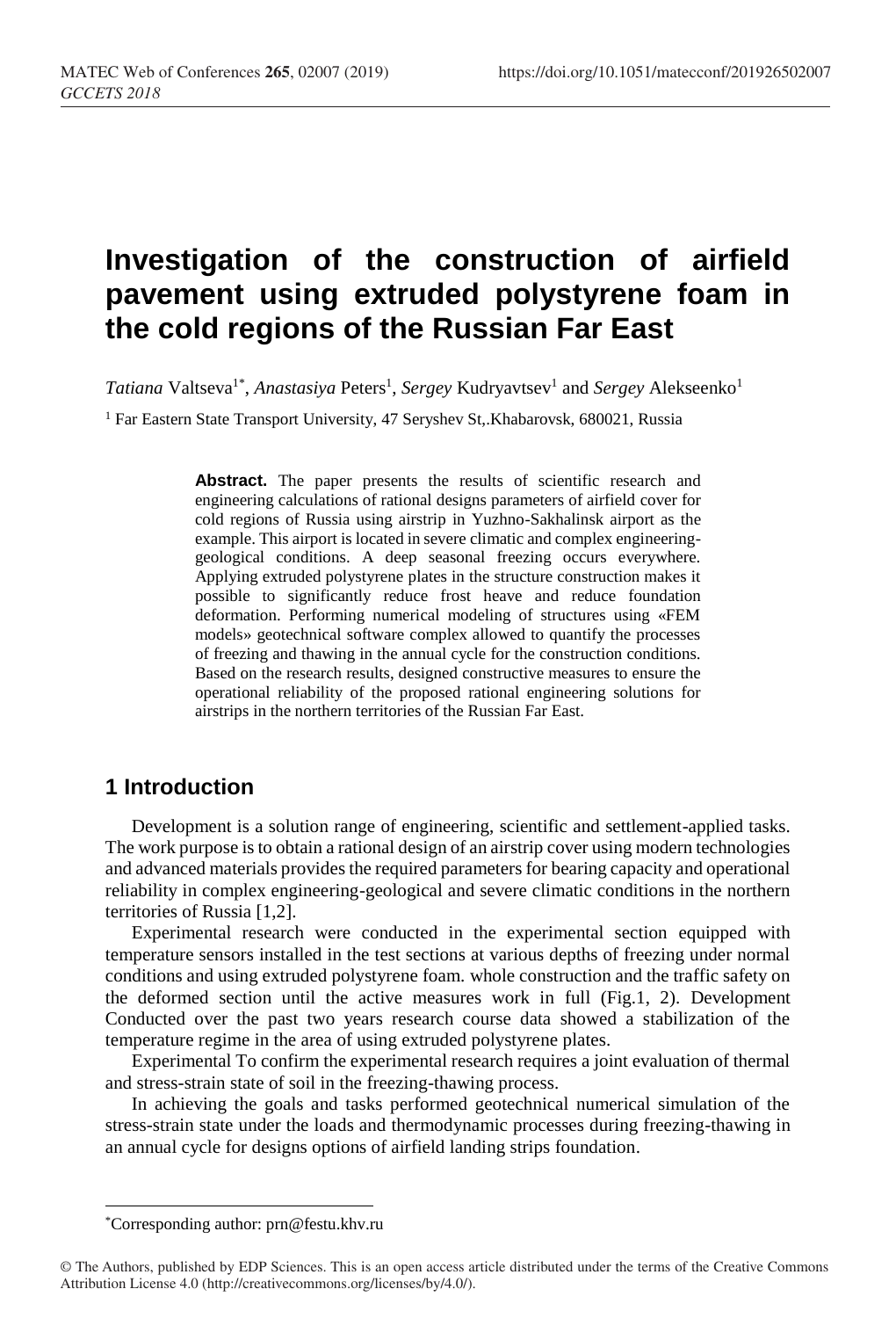

**Fig. 1.** Sensor №1, rock-hole.

### **2 Methods of numerical modeling**

#### **2.1 Method of numerical modelling of stress-strain state**

The design geotechnical modeling was performed using software package «FEM models», which was developed by geotechnical engineers from Saint-Petersburg.

The elastic-plastic model with the yield criterion was used to describe the work of variable stiffness design. This elastic-plastic model was chosen because its parameters can be taken from existing material of engineering and geological surveys.

Numerical methods are in good correspondence with the traditional engineering methods of calculating the settlement in such formulation. They provide accurate description of deformations in structures [3].

Figure 2 shows a scheme of determining the theoretical stresses in the elastic-plastic model of the soil.

The ultimate stresses in the tension field are restricted by the tensile strength  $\sigma_p$ .

Area I in the tension field is restricted by the stress  $\sigma_3 = \sigma_p$ , while in the compression area it is restricted by the Coulomb strength criterion according to:

$$
\sigma_1 = R_c + \sigma_3 ctg \psi \tag{1}
$$

where *Rc* is the uniaxial compression strength.

The element stiffness matrixes and the ones for the whole system are formed once and stay the same in the procedure of elastic-plastic solution. The load is applied in small portions as it happens in its real sequence in nature.

If the point *M* occurs within the limits of the elastic region I, it means the element is in the elastic state and there is no need to correct the stresses.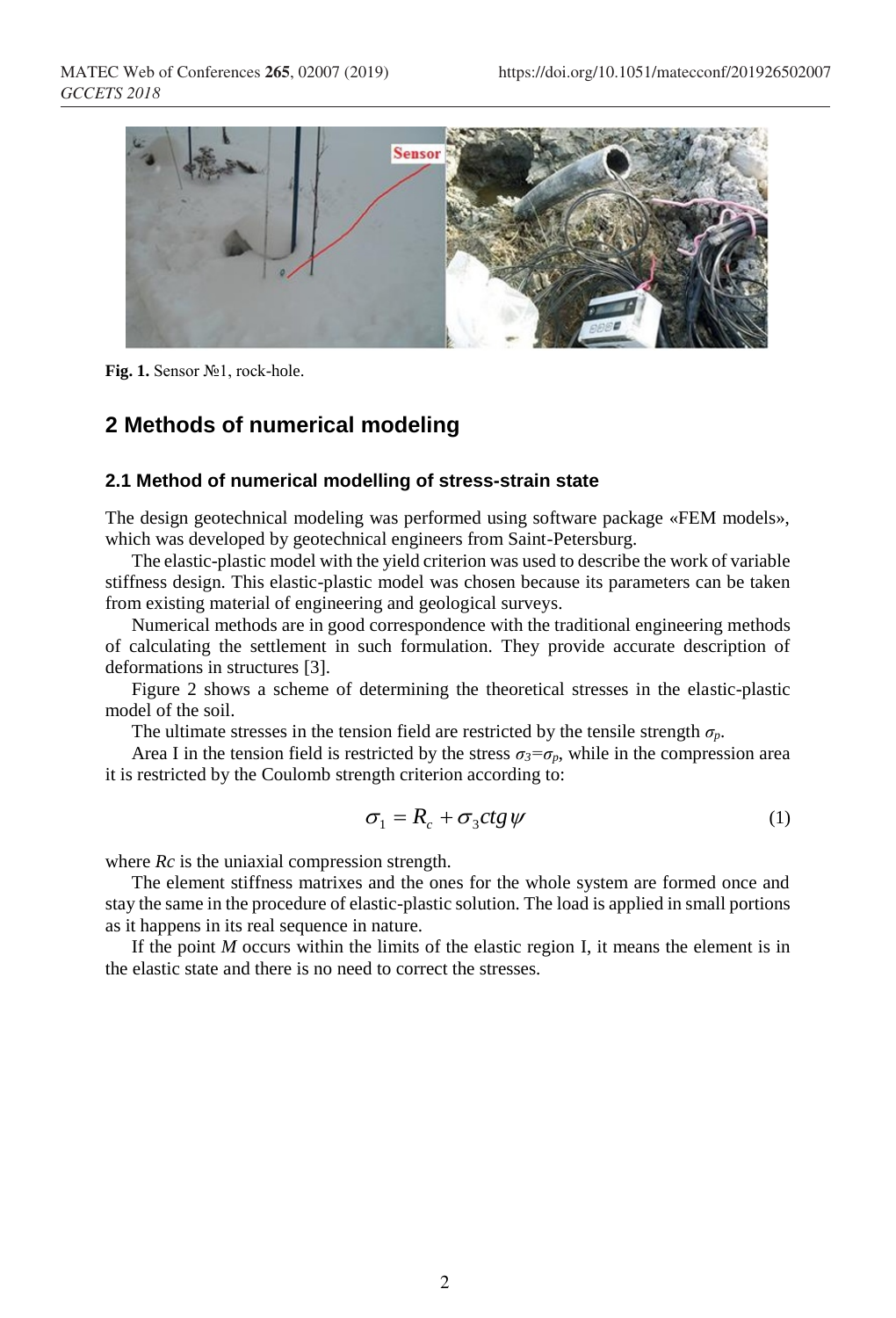

**Fig. 2.** Scheme of determining theoretical scheme stresses in elastic-plastic model of soil.

If the point *M* occurs beyond the yield behavior contour, the theoretical stresses are calculated in the following order. If the point of total stress occurs in the area II (the basic plastic zone), the theoretical point lies at the intersection of the plastic yield and the right line.

If the point of total strength occurs in area III, the element breaks in the direction of the stress, while the stresses go down to the level of the soil strength to the uniaxial compression.

The area IV where the stresses do not go beyond the uniaxial compression strength. Finally, the area V where the element is broken.

In the «FEM Models» program, the natural stress state is substituted by the hydro engineering tensor for pressing the soil of the «characteristic volume» that is summarized with the actual stresses in situ:

$$
\{\sigma_{1,3}\} = \{\sigma_{1,3}^F\} + \{\sigma_{1,3}^G\} \tag{2}
$$

The assumption reflects a real picture of the natural stress state in weak soils.

The used method and the software package «FEM models» are developed by the authors for the projects under construction in Russia and the Far East.

Application of the methods and approaches for the calculation and design of geotechnical structures using software package «FEM models» show its accurate and objective performance in the most rational calculations of geotechnical constructions.

#### **2.2 Method of numerical modelling of stress-strain state**

Investigation of the processes of freezing and thawing of the soil base of the thermopiles foundation is expedient to carry out the methods of numerical simulation.

Numerical simulation of the thermopile foundation in permafrost performed in the software package «FEM-models», developed by Geotechnics St. Petersburg under Professor V.M.Ulitskogo. Integral part of «FEM-models» is a program «Termoground», which allows you to explore with the help of numerical simulation in the spatial setting processes of freezing, frost heaving and thawing in the annual cycle of the finite element method [4].

General equation describing the freezing-thawing processes for a transient thermal regime in a three dimensional soil space can be expressed as following: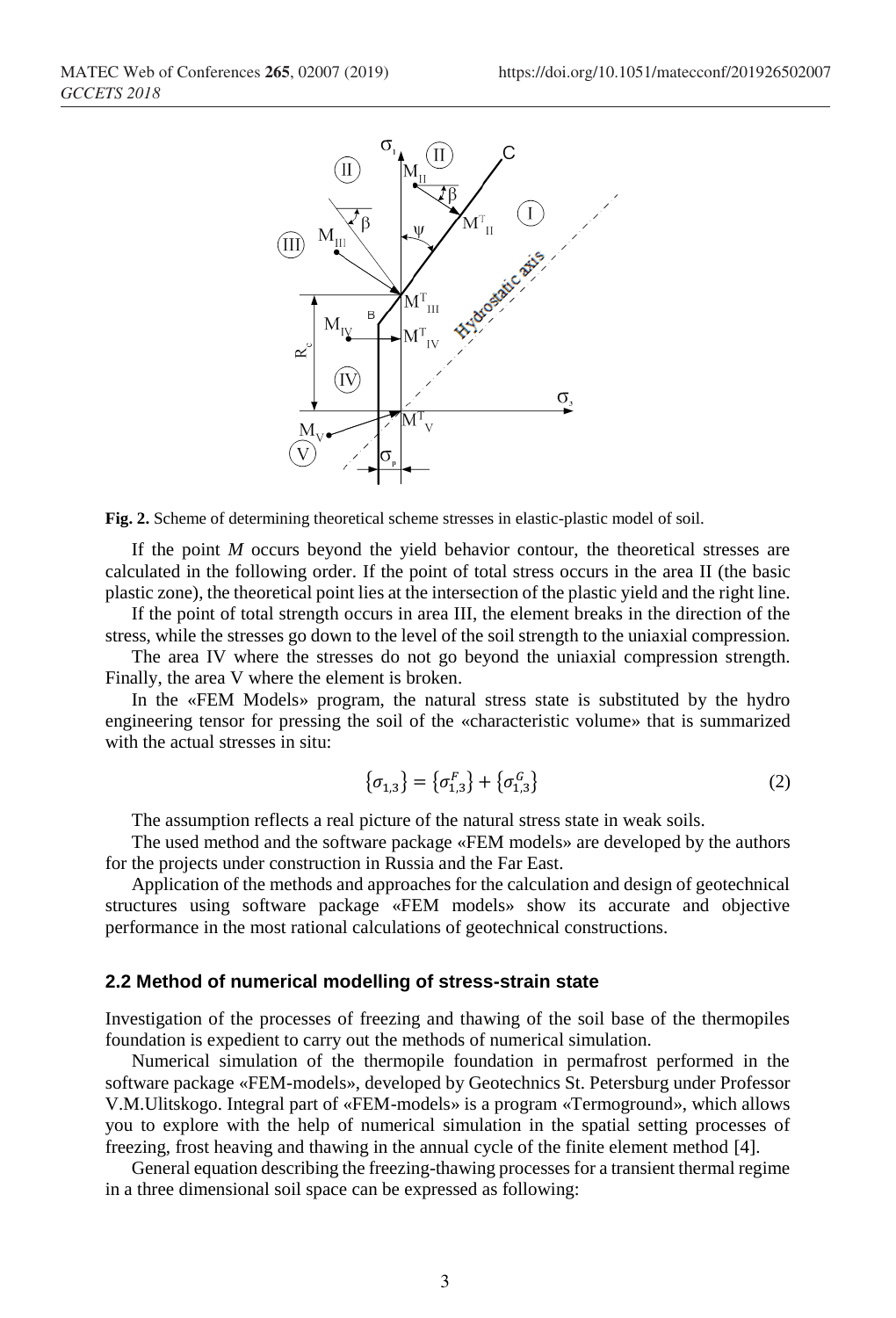$$
C_{th(f)} \rho \frac{\partial T}{\partial t} = \lambda_{th(f)} \left( \frac{\partial^2 T}{\partial x^2} + \frac{\partial^2 T}{\partial y^2} + \frac{\partial^2 T}{\partial z^2} \right) + q_V \tag{3}
$$

where  $C_{th(f)}$  – specific heat of soils (frozen or thawed), J/kgK;  $\rho$  – soil consistency, kg/m<sup>3</sup>; *T* – temperature, K; *t* – time, c; *λth( f )* – thermal conductivity of soil (frozen and thawed), W/mK; *x*, *y*, *z* – coordinates, m;  $q_v$  – internal heat source capacity, W/m<sup>3</sup>.

The core of a mathematical modeling of thermophysical processes in «Termoground» program is the model of high ice, thawed and frozen soils offered by N.A. Tsytovich, Y.A. Kronik and V.F. Kiselev.

The major factors determining the defined surface temperatures on the embankment elements and the adjacent territory are the atmospheric air temperature and the heat exchange conditions between the air and the structure surface that depend on the wind conditions, solar radiation, vaporation, and others.

The thermophysiscal characteristics of the roadway and roadbed soils in thawed and frozen states are taken in accordance with the SR 25.13330.2012 – Permafrost Foundation Engineering Standards.

#### **3 Results of numerical simulation**

Solving thermophysical problems for rational design in predetermined operating conditions, a mathematical model «Termoground» was used to numerical simulation of freezing, frost heave and thawing processes in the annual cycle [5,6]. The model is an integral part of the «FEM-models» software complex. The solution involves counting the water phase transformations in the range of negative temperatures, as well as the presence of moisture in the freezing zone of the soil displaced by the migration toward the freezing front. Figure 3 shows the design scheme of the engineering-geological section of the airfield cover without a heater and with extruded polystyrene plates.



**Fig. 3.** Calculation scheme of the engineering-geological section of the airfield cover with the use of anti-heave measures (without/with extruded polystyrene plates):  $1$  – concrete;  $2$  – sand cement;  $3$  – leveling sand filling; 4. – extruded polystyrene; 4 – gravelly sand with interlayers of large sand; 5 – pebble soil with sandy loam up to 30%; 6 – medium-dense gravel soil with sandy loam up to 45%.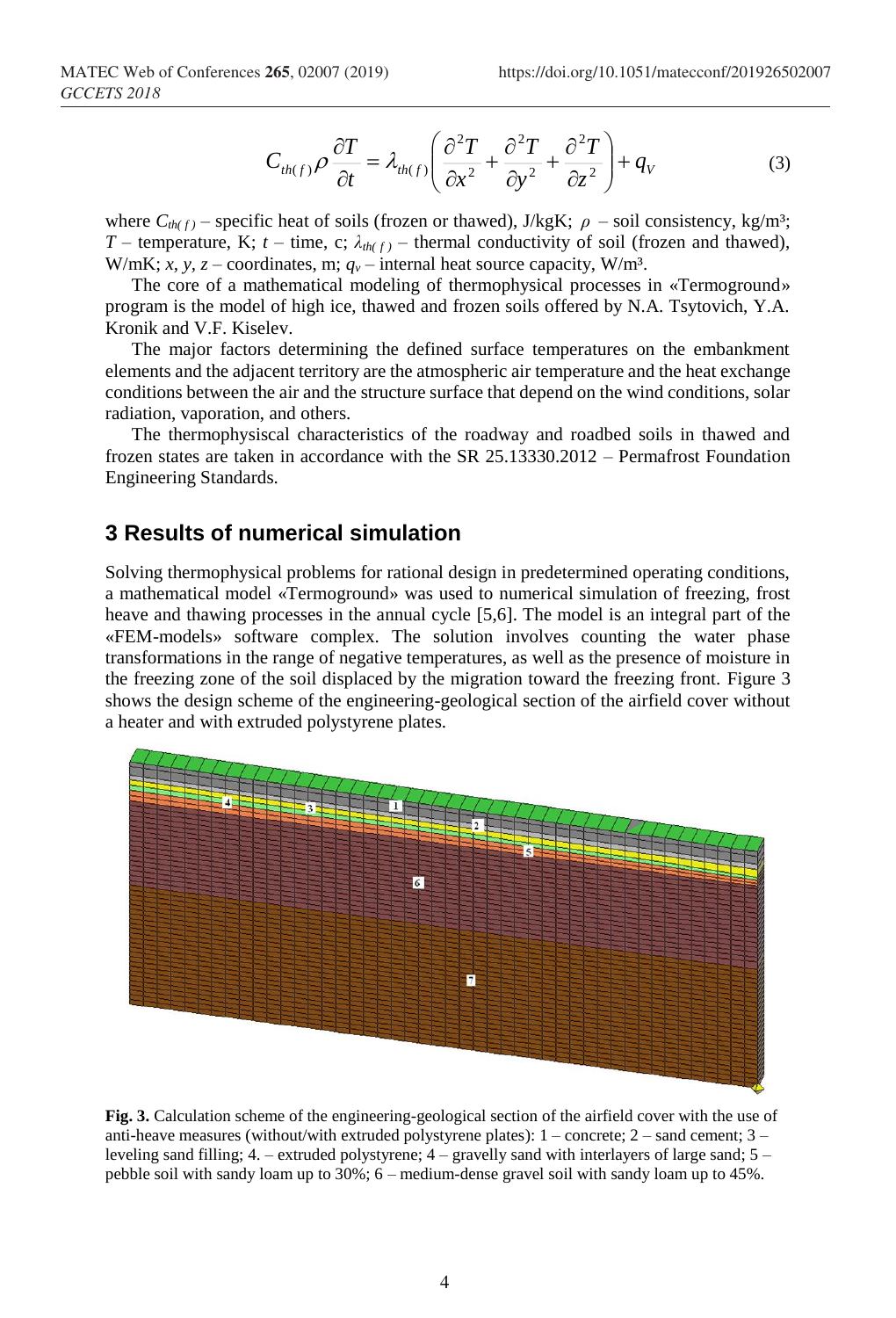Figures 4, 5 show temperature distribution diagrams in the construction of an airfield cover without a heater and with thermal insulation of extruded polystyrene plates as of March.



**Fig. 4.** Temperature distribution diagram in depth in the construction without anti-heave measures as of March (without extruded polystyrene plates).





To determine the values of frost heaving and thawing of an airstrip concrete covering surface in the annual cycle, an elastoplastic model with a limiting surface was used, the initial data was taken from standard geotechnical investigations materials. Numerical simulation was made of the stress-strain state of the structures of the aerodrome coating without antiheave measures and with installation of expanded polystyrene insulation (Fig.6.).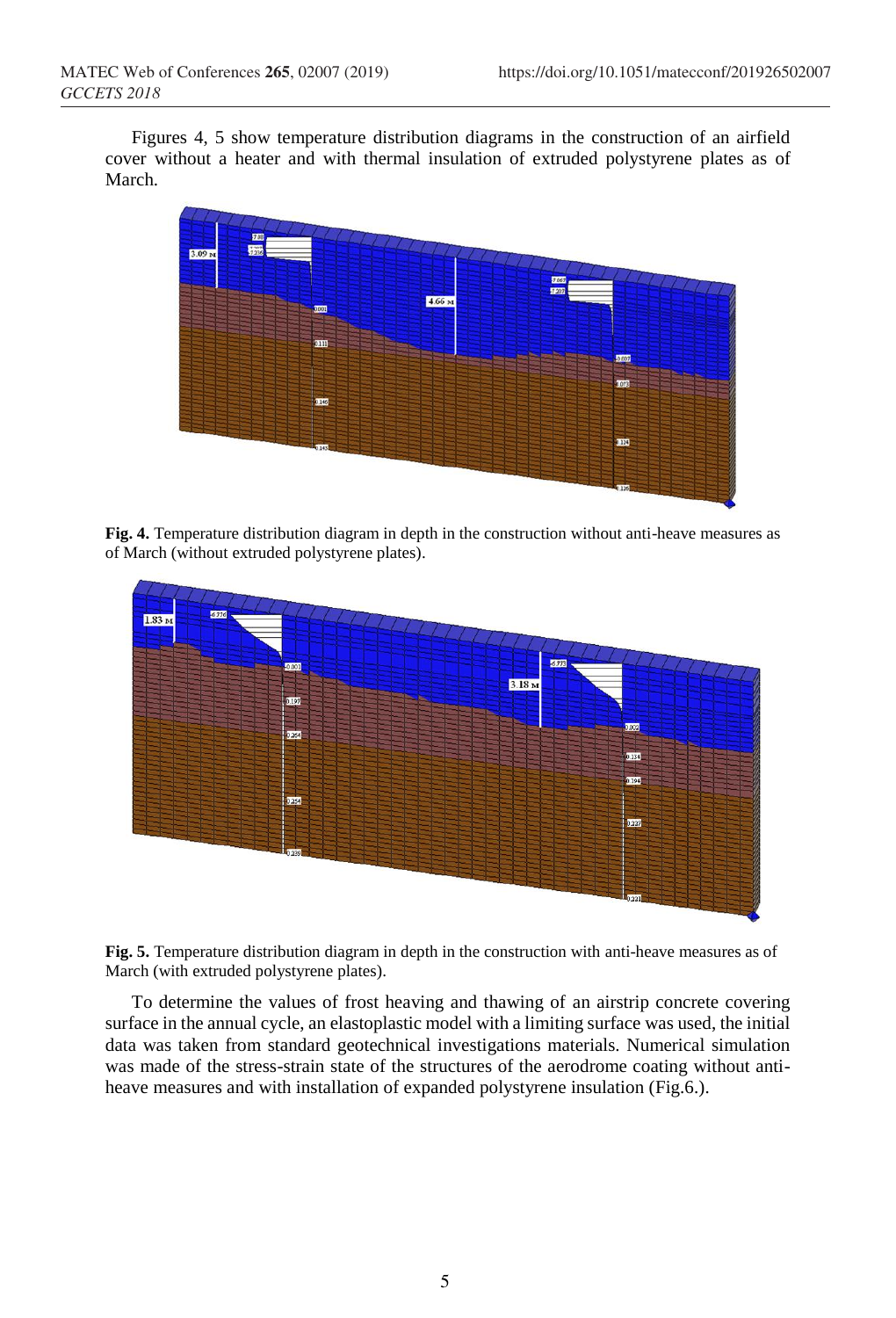

**Fig. 6.** Vertical stresses diagram of an airstrip concrete surface without a heater in March, kPa.





Figure 8 shows temperature distribution graphs of the airstrip concrete covering sole in the annual cycle without a heater and with installation of expanded polystyrene insulation.

After statistical processing the obtained measurement results were used for comparative analysis with calculated numerical modeling data. The analysis results showed their good convergence. The boundary of negative temperatures in section with extruded polystyrene plates in use has shifted to the surface of the ground [7,8]. Currently ongoing monitoring of temperature conditions on the established temperature sensors (Figure 4, 5).